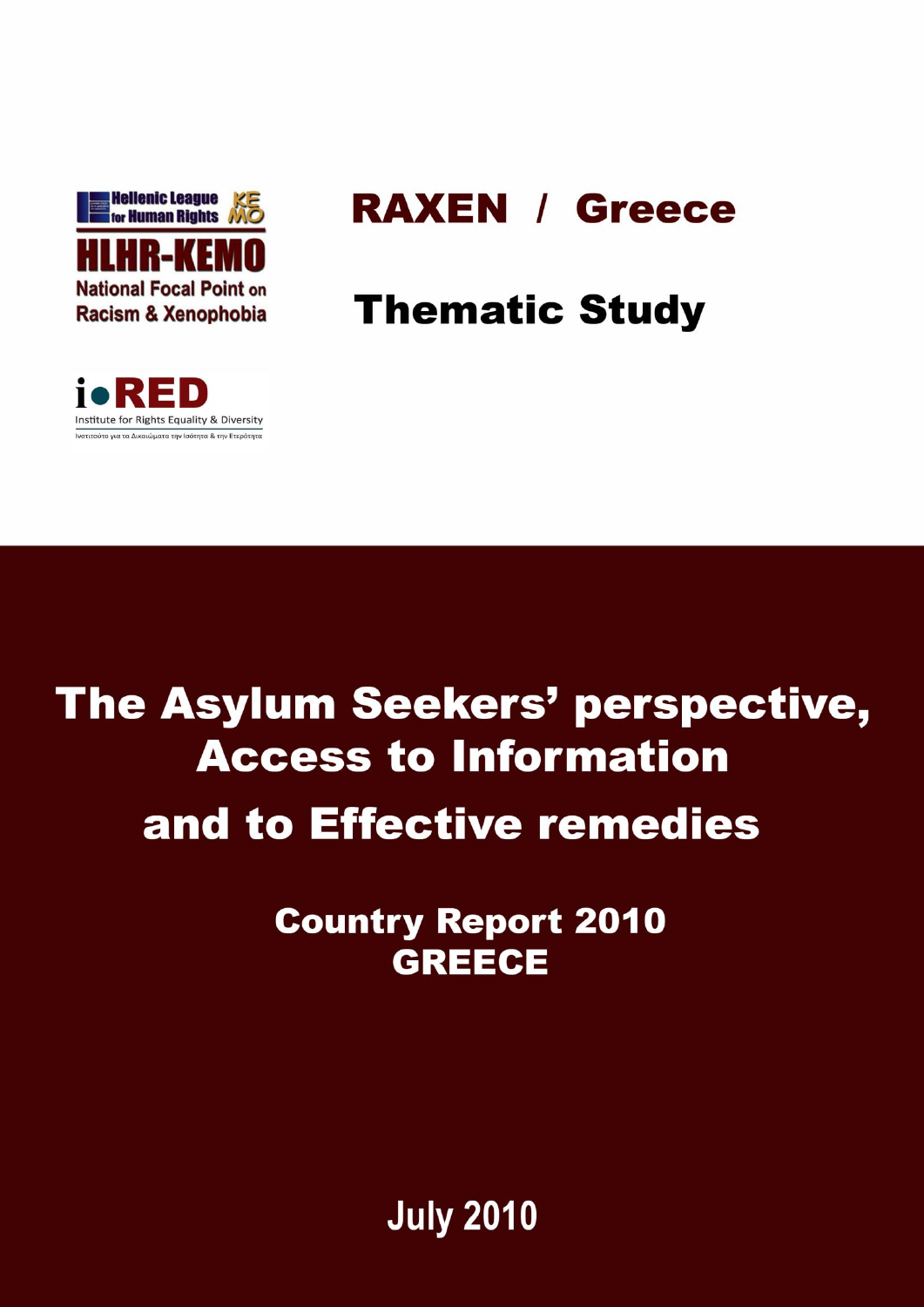## Thematic Study for FRA

## THE ASYLUM-SEEKERS' PERSPECTIVE: ACCESS TO INFORMATION AND TO EFFECTIVE REMEDIES

**Greece** RAXEN NFP

## HLHR-KEMO/i-RED

**Miltos Pavlou Eleni Dourou-Ktistaki Klio Papapantoleontos Olivera Djordjevic Maria Nakasian**

May 2010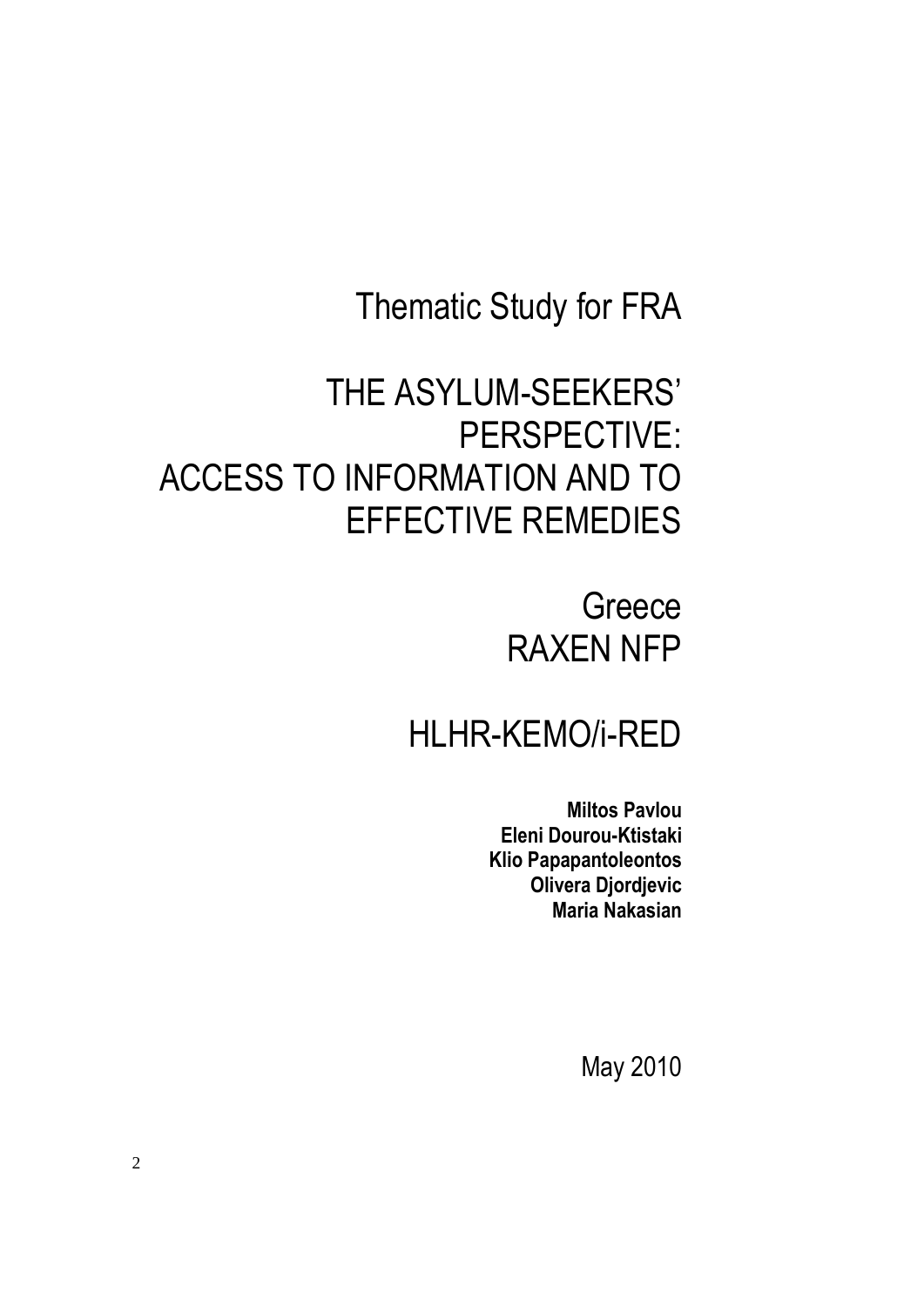## <span id="page-2-0"></span>Research Team

*Head of Research – Report Editor* **Miltos Pavlou**

*Report Authoring* **Miltos Pavlou** *(author of Executive Summary, Chapter 2)* **Eleni Dourou-Ktistaki** *(note taker, author of chapter 1)*

*Reporting Researcher i-RED expert* **Maria Nakasian**

*Interviewers - Moderators* **Klio Papapantoleontos Olivera Djordjevic**

*Interpreters* **Hafizuddin Qiamy Farah Ghani Jama Ali Ζerai Yebio**

*GCR (Greek Council for Refugees) Lawyers Team*  **Melia Pouri (team coordinator) Panos Christodoulou Leda Lakka Despina Spanoudi**

*Assisting-attending UNHCR-Greece officer* **Daphne Kapetanaki**

*Assisting-attending FRA officer* **Michael Beis (present in two focus group discussions)**

*With the support of the Greek Council for Refugees (GCR) for providing its lawyers' and interpreters' team for identifying and contacting asylum seekers and its premises to hold some of the focus groups [www.gcr.gr](http://www.gcr.gr/)*

*With the support of Athens Yoga for providing culturally adequate and neutral premises to hold focus groups [www.athensyoga.gr](http://www.athensyoga.gr/)*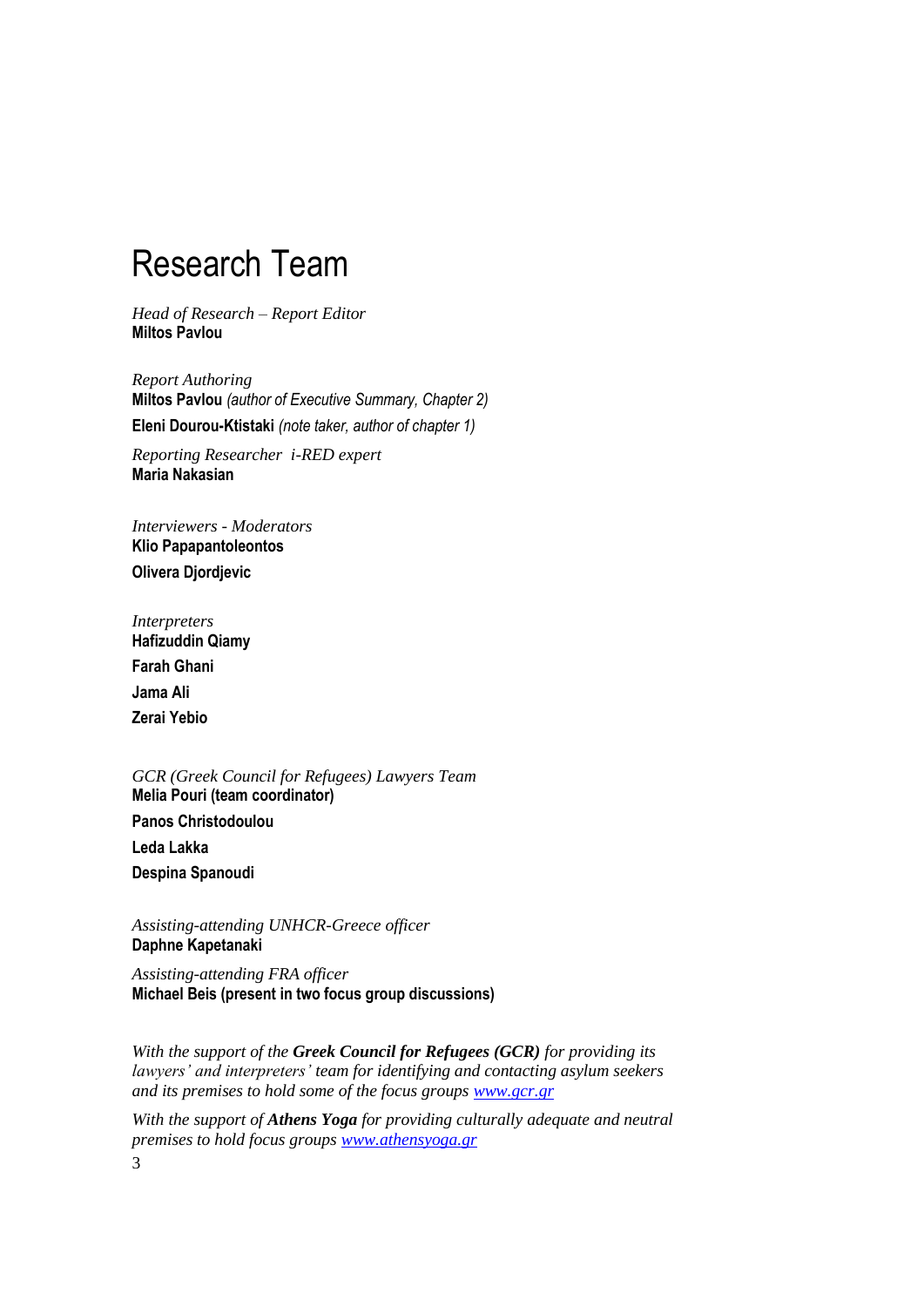# <span id="page-3-0"></span>Contents

| 1.   | FIELD RESEARCH - FOCUS GROUP REPORTS (TEMPLATE)9 |  |  |  |
|------|--------------------------------------------------|--|--|--|
| 2.   |                                                  |  |  |  |
|      |                                                  |  |  |  |
|      |                                                  |  |  |  |
|      |                                                  |  |  |  |
| 2.4. |                                                  |  |  |  |
|      |                                                  |  |  |  |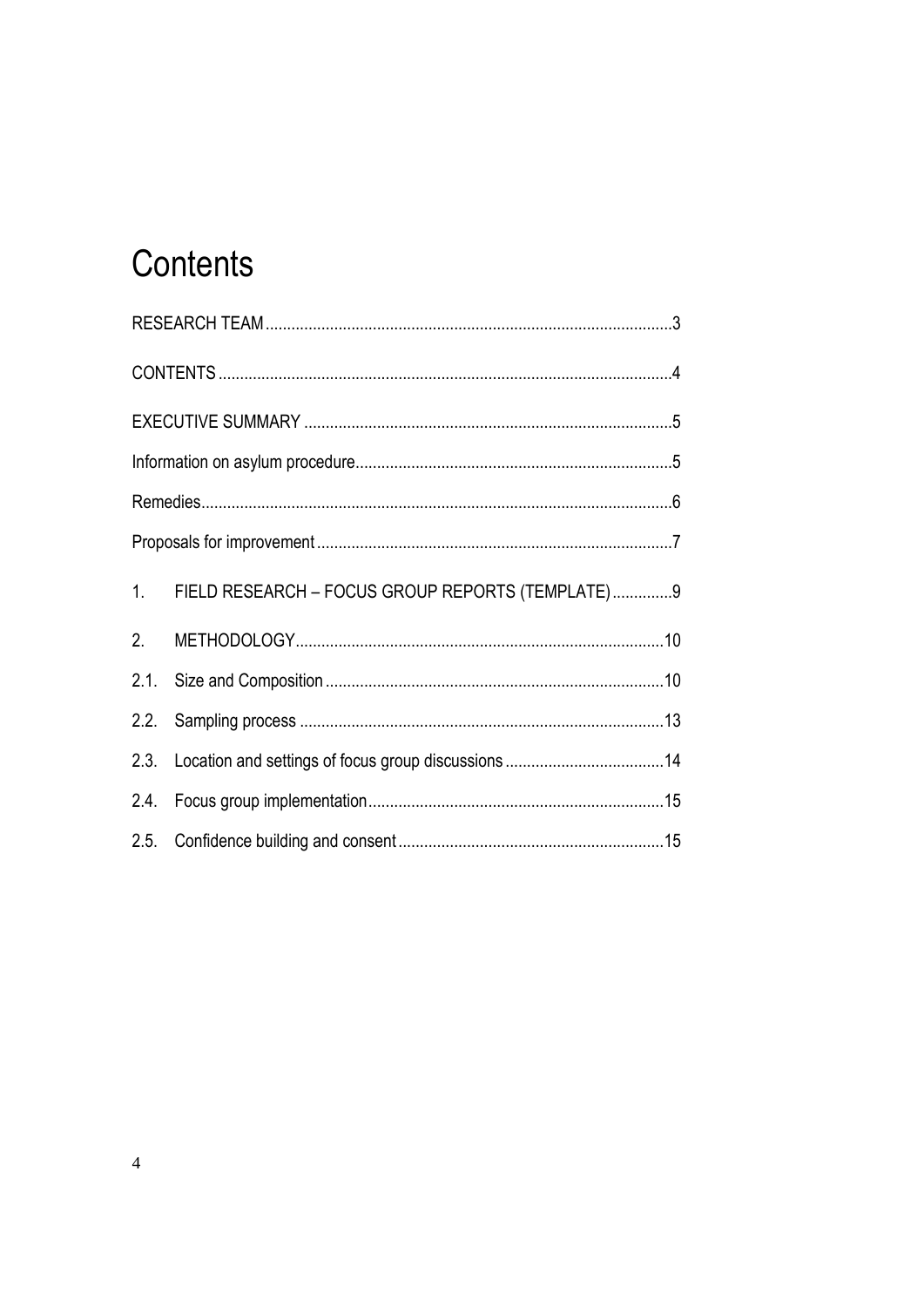## <span id="page-4-0"></span>Executive summary

During the last years a heated discussion emerged on the historical centre of Athens as a 'ghetto' inhabited mainly by irregular immigrants and presumably degraded by criminality linked to ethnic groups. This widely diffused discourse, often built around stereotypes and misrepresentation of migrants and refugees, challenged the RAXEN NFP in surveying the perspective of the asylum seekers (a/s) living independently in the centre of Athens.

The most striking finding of the survey is that the asylum system in Greece as described by the asylum seekers appears to be almost inexistent, or at least far less than what is provided by national and EU law provisions.

Results were an eye-opener in revealing stories of disrespect and violation of rights, but also of resilience and of a very shaky, insecure, nevertheless enduring hope for asylum and fundamental rights protection.

The main patterns emerging from focus group discussions irrespective of gender, age or nationality are as follows:

- There is a shocking absence of information either in early or later stages of an asylum application. As a result asylum seekers are not aware of their rights and obligations. Some asylum seekers ignored or misunderstood their status and time limits.
- None of the 49 persons interviewed for this survey have never had an interview by the authorities on their asylum claim. Only one of the interviewed asylum seekers whose application have been rejected in the first instance did participate to a non-completed hearing once.

### <span id="page-4-1"></span>Information on asylum procedure

- In the early stages of an asylum application almost nobody has ever even seen a leaflet or any other written information on the asylum procedure. Only few received one, only two received a paper in a language they understood.
- This was also reported by a/s who were detained for considerable time before being released and told to go to Athens. A/s reported also very bad detention conditions and complete lack of interpreters.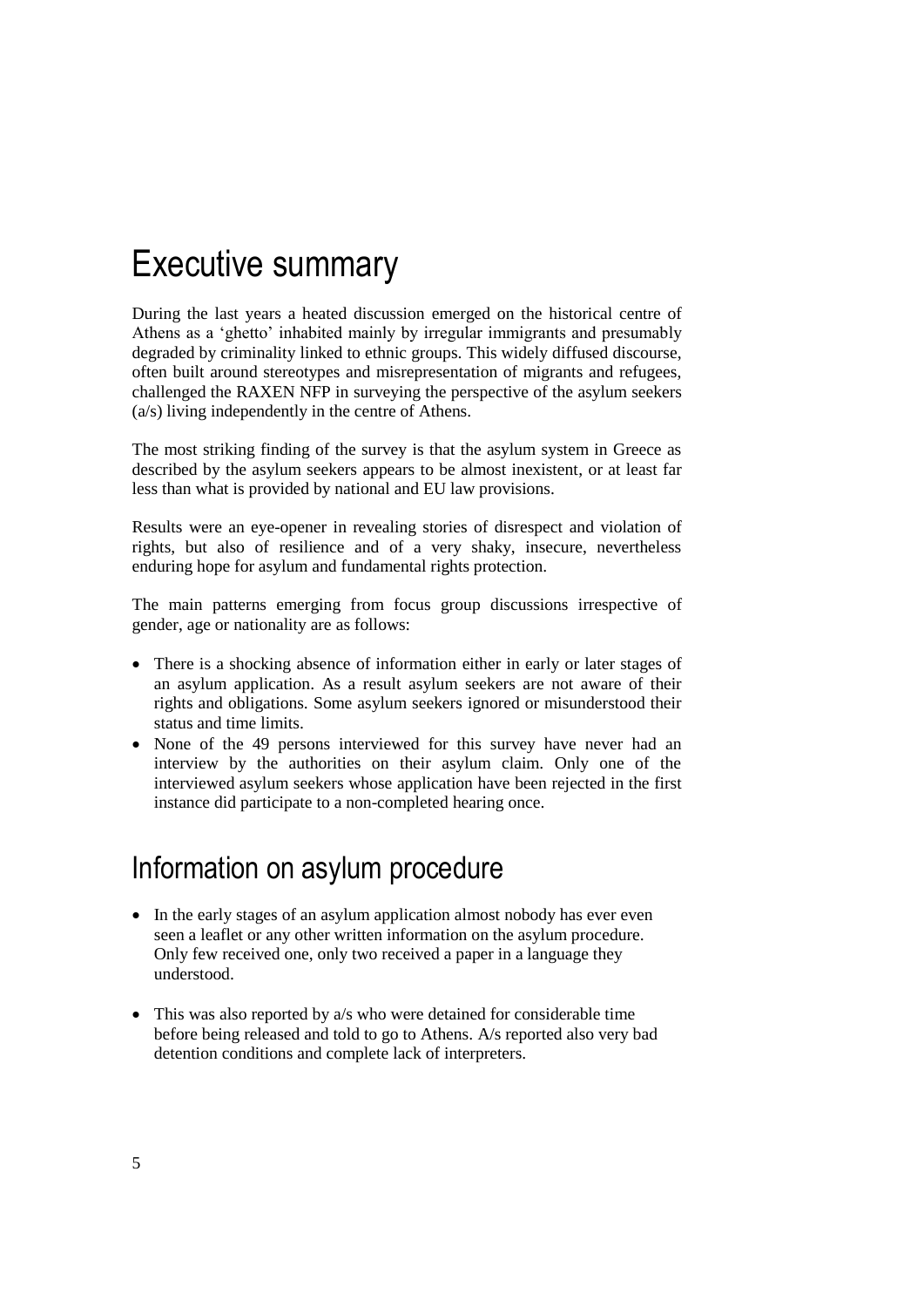*"When I first arrived in Samos, I asked a lady at the detention centre in Samos but she did not give me any information. She told me «Fige, fige» ("Go away, go away"). She told me "go to Athens and you will get the information from Athens".*

 The only information provided to a/s once arrested and detained at the country's borders is the address of the Aliens Police Directorate in order to go there and apply for asylum. The Alien Police headquarters do receive a very limited number of asylum applications (recently up to 20 per week) and submitting an application is a very hard task.

*" I went there* (Petrou Ralli = Aliens Police Directorate) *two times and after I did not go again. I could not enter. I do not want to go again. I hated that"*

 A/s receive most information by friends and social networks of nationals and by the specialised NGO (Greek Council for Refugees, GCR). Police authorities by denying information on asylum procedures, direct a/s to request information by GCR.

*- "When I came at the airport, I asked some questions. The policeman told me "Malaka, gamoto" and I said "what the hell are you talking about". He slapped me. From the airport, they called an Arabic interpreter and he told me that I have to go to Allodapon to get the pink card".* ("Malaka, gamoto" = "jackass, fuck") (Allodapon = Aliens Police Directorate*)*

*- "At the airport prison they told me "go out, do not ask another question"*

## <span id="page-5-0"></span>Remedies

- Most of the asylum seekers whose application has been rejected in the first instance got on the very same day both the 'pink card' 1 and the rejection letter.
- All of them received a rejection decision written in Greece. No translation or interpretation was provided and no one was told the reasoning of the rejection. Instead the police advised them to go to GCR for information and appeal.

1

<sup>1</sup> Received upon completion of the examination for the asylum application, a *pink card*  holder is a registered *asylum*-seeker)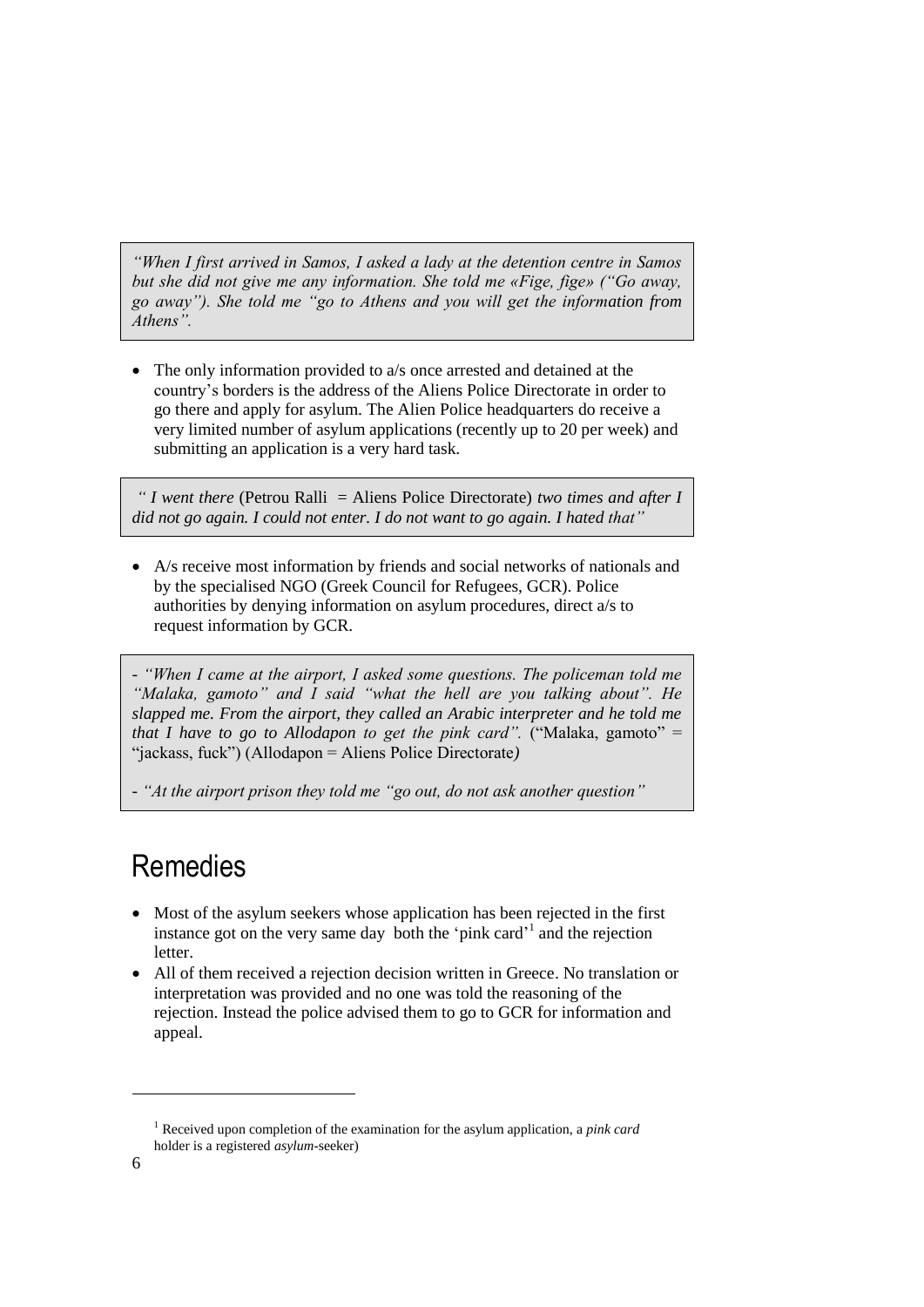*"The police gave me the pink card and the rejection the same day". "The police told me to go to GCR. The police did not tell me anything". "I have been waiting for two years".*

- In all cases, GCR was the organisation which assisted asylum seekers with legal advice and prepared the appeal papers for them. Some a/s confused GCR with state authority and others with United Nations.
- Almost nobody (just one) has ever attended a hearing. In the only case an  $a/s$ had a hearing it could not be completed, and was postponed, because of the lack of interpreters. The a/s was told to ask GCR to provide one, which did not occur.
- After submission of the appeal a/s wait for a period between 1,5 and 2 years.

### <span id="page-6-0"></span>Proposals for improvement

Many asylum seekers believe that the situation in Greece is so bad that nothing will change even if they were well informed.

*"This country cannot solve the problem. (…) this country has a lot of problems. For this I left this country and I went to another country but they asked me to come back to Greece because I have fingertips here". (Dublin II procedure)*

• In some cases, the stress of being in Greece and the need to abandon this country was intense. It was explained to the research team that one a/s (returned under Dublin procedure) tried to commit suicide when he was told that he would be deported to Greece as he knew what would follow and how hard is life for a/s in Greece.

*"(…) they told me you should run away from this country. Otherwise you will be crazy or drug user. So it is better as soon as possible to get away from here"*

The main negative points reported by the a/s concern the inhumane conditions in detention and the intolerant and aggressive behaviour of the police authorities. In particular it was stressed that it is important to correct immediately the dire conditions at the airport detention area.

*"I do not want to stay in this country. I want to go to another country". "I took the pink card to be legal and that the children could go to school. I want to go to another country because my son is now in Italy and my children here could not go to school".*

Despite the general disappointment about the asylum system in Greece some proposals were made: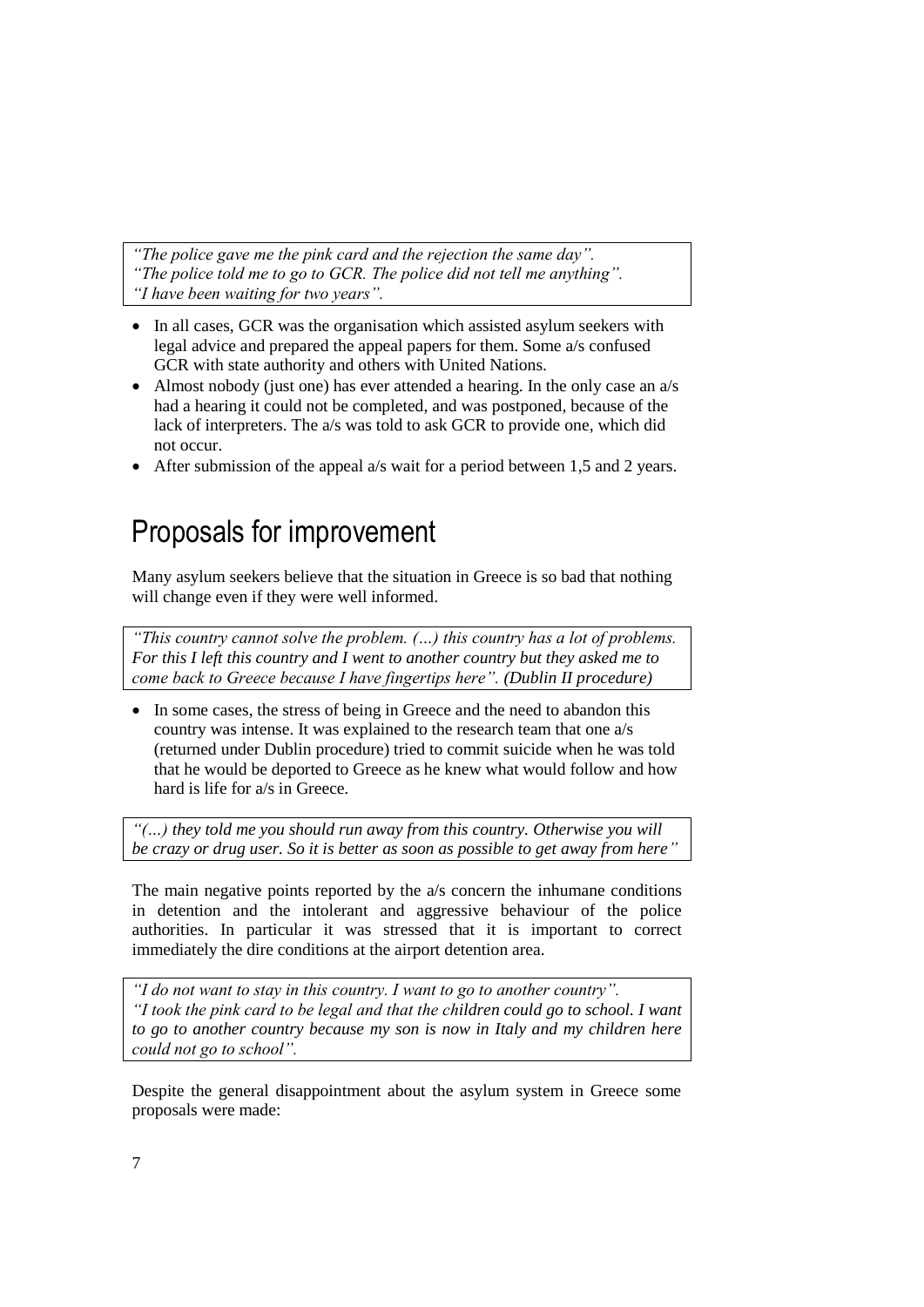• Information should be given in written in their language, urging that Greece should follow the example of other European countries, as experienced by the returned a/s under the Dublin II Regulation.

• The asylum procedure should be implemented by social workers, and not by the police. Location and system for submitting an asylum application should change.

*"Not to go to the police because when a policeman comes in front of you, you are frightened". "They should change the place where we request asylum, because it is a very difficult place. I went there at 4 o'clock at night."*

 To have a strict procedure on substantial examination of asylum claims aiming at protecting the real asylum-seekers.

*"Let everything be difficult. Let the procedure be more difficult so that the right refugees get their rights because immigrants use the rights of refugees."*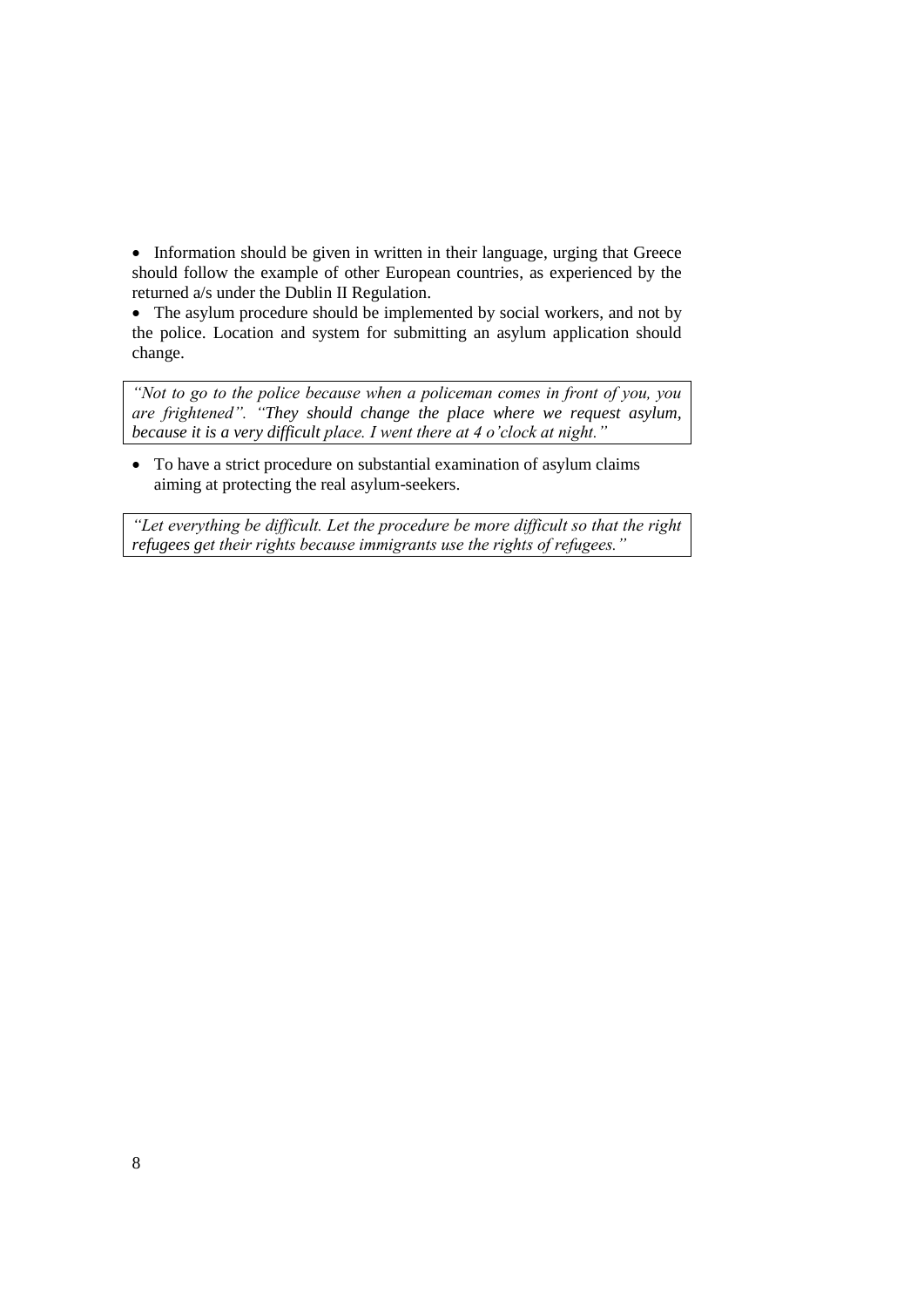# <span id="page-8-0"></span>1. Field research – Focus group reports (Template)

Attached focus group reports and moderator forms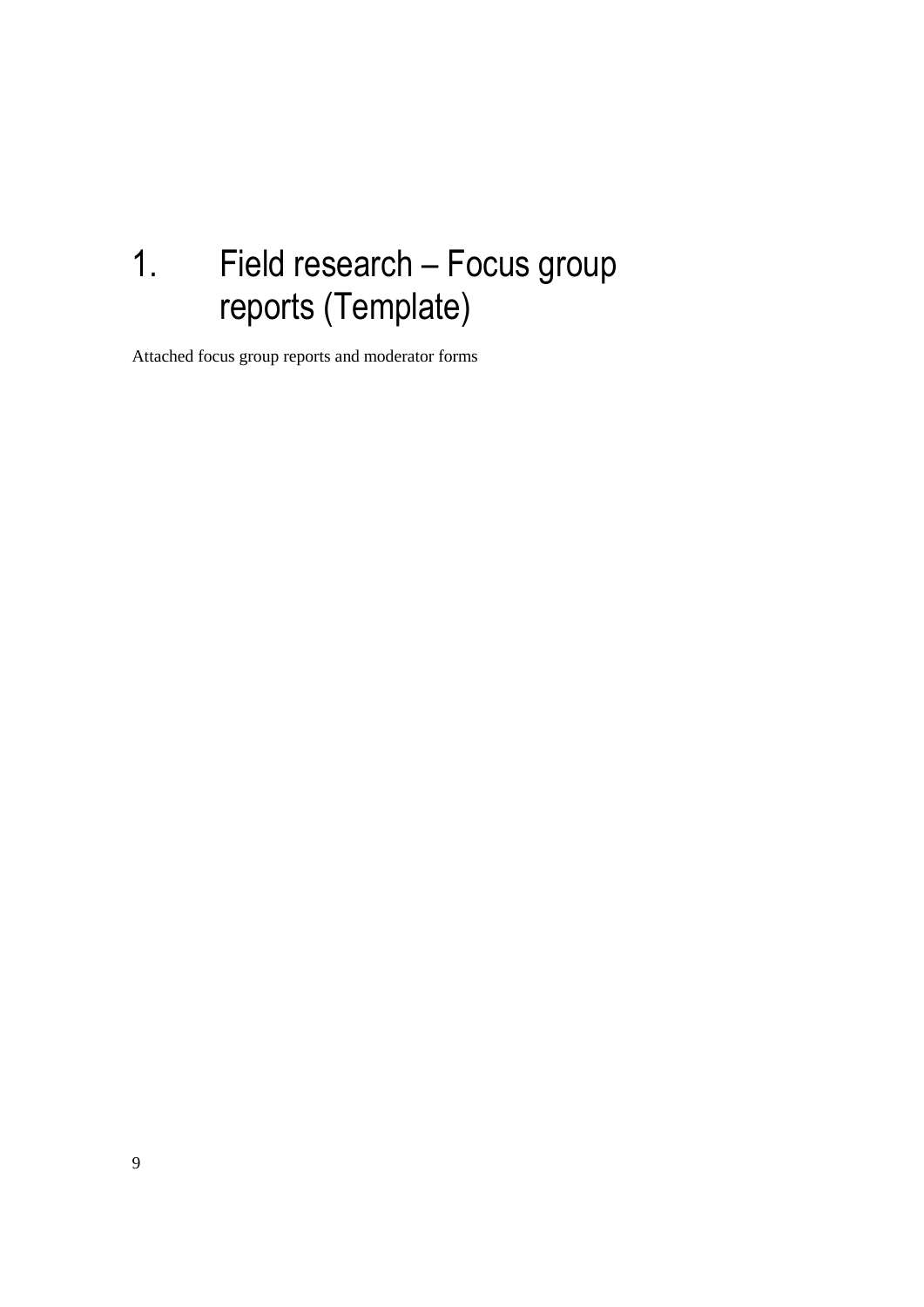# <span id="page-9-0"></span>2. Methodology

The main points of interest regarding the methodology adopted concern:

- The asylum seeker sample size and composition
- The sampling process
- The location where focus groups were held
- The focus group discussion scheme and roles-tasks distribution
- The overall building of trust and confidence, as well as support to the aims of the survey by the asylum seekers

## <span id="page-9-1"></span>2.1. Size and Composition

Which asylum seekers? The main criterion for sampling was the one of the a/s accommodation type. It goes noted that most a/s in Greece are living independently, since few posts in NGO run reception centres are available. Moreover, the heated discussion on the historical centre of Athens as a 'ghetto' inhabited mainly by irregular immigrants and presumably degraded by criminality linked to ethnic groups, challenged the RAXEN NFP in pursuing an insight of the a/s population in this area.

Half of the interviewed a/s were women, while a/s from Afghanistan were the most represented ethnic group for both men and women. The second and third a/s ethnic groups were respectively the ones from Somalia (almost exclusively men) and Ethiopia (almost exclusively women). Below follow tables regarding size and composition of focus groups:

| <b>Focus group</b>          | <b>Nationalities</b>                          | A/S            | <b>Date</b>       |
|-----------------------------|-----------------------------------------------|----------------|-------------------|
| I (newly arriving)          | Afghanistan, Somalia, Sudan                   | 12             | May 2010          |
| $II(F)$ (newly<br>arriving) | Afghanistan, Iran, Eritrea, Ethiopia, Somalia | 6              | May 2010          |
| III $(F)$ (rejected)        | Afghanistan, Iran                             | 8              | April 2010        |
| IV $(F)$<br>(rejected appl) | Ethiopia, Eritrea, Nigeria                    | 10             | April-May<br>2010 |
| V (rejected appl)           | Afghanistan, Iran                             | 6              | April 2010        |
| VI (rejected appl)          | Somalia                                       | $\overline{7}$ | April 2010        |
| <b>TOTAL</b>                |                                               | 49             |                   |

**Table 1: Focus groups implemented - nationalities and month of implementation**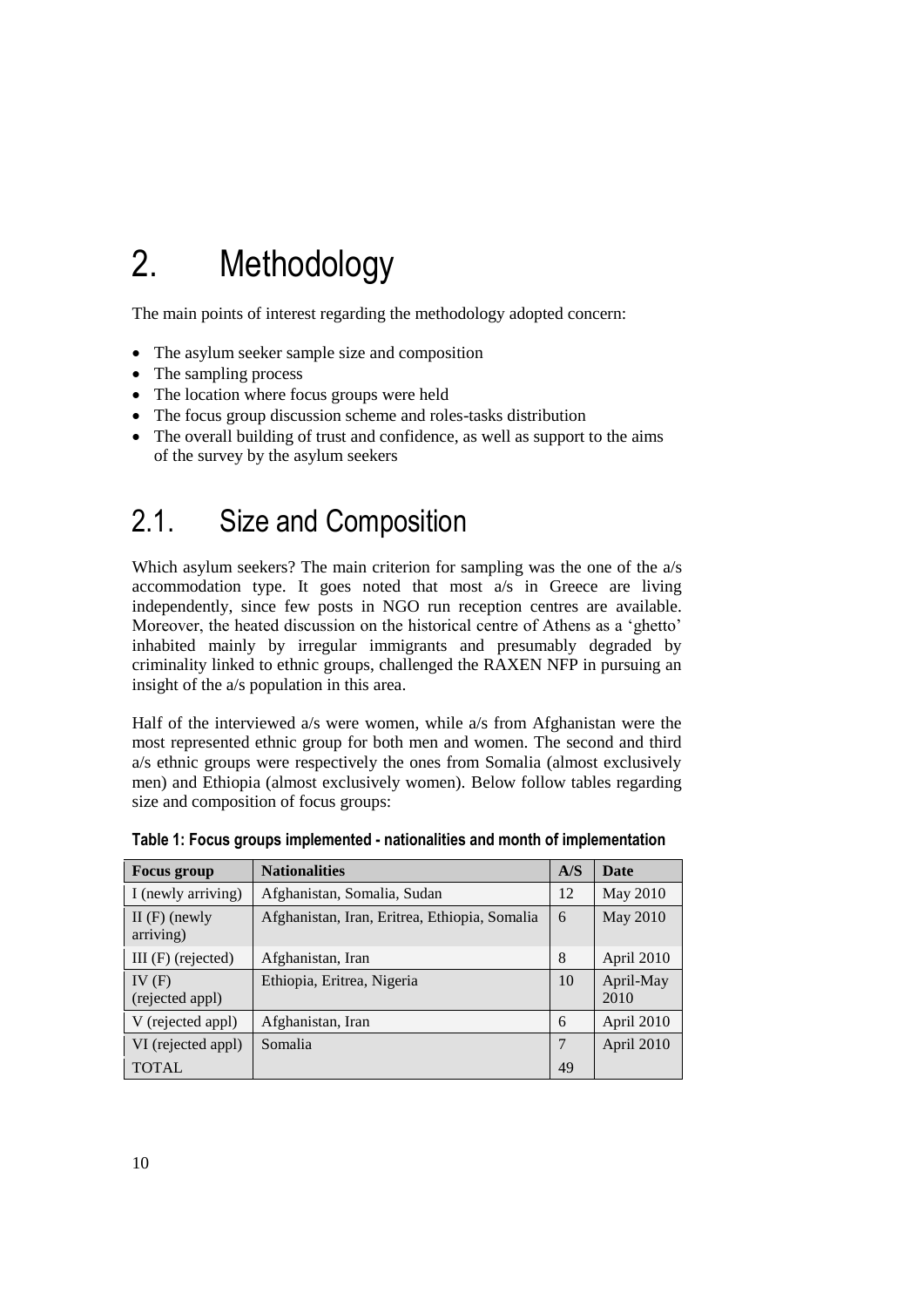| <b>Focus group</b> | <b>Nationalities</b> | A/S            | Date      |
|--------------------|----------------------|----------------|-----------|
| I <sup>1</sup>     | Afghanistan          | 7              | 7.5.2010  |
| $\mathbb{I}^2$     | Somalia              | 3              | 7.5.2010  |
|                    | Sudan                | 2              | 7.5.2010  |
| $II^1(F)$          | Iran                 | 1              | 7.5.2010  |
|                    | Afghanistan          | 1              | 7.5.2010  |
| $II^2$ (F)         | Eritrea              | $\mathbf{1}$   | 8.5.2010  |
|                    | Ethiopia             | $\mathfrak{D}$ | 8.5.2010  |
|                    | Somalia              | 1              | 8.5.2010  |
| III(F)             | Afghanistan          | 7              | 17.4.2010 |
|                    | Iran                 | 1              | 17.4.2010 |
| $IV^1(F)$          | Nigeria              | 3              | 24.4.2010 |
| $IV^2$ (F)         | Ethiopia             | 6              | 8.5.2010  |
|                    | Eritrea              | 1              | 8.5.2010  |
| v                  | Afghanistan          | 4              | 17.4.2010 |
|                    | Iran                 | $\mathfrak{D}$ | 17.4.2010 |
| VI                 | Somalia              | 7              | 24.4.2010 |
| <b>TOTAL</b>       |                      | 49             |           |

**Table 2: Focus group discussions implemented per nationalities and date of implementation**

#### **Table 3: Nationalities of interviewed Asylum Seekers in all Focus Groups**

| <b>Nationalities</b> | A/S |
|----------------------|-----|
| Afghanistan          | 19  |
| Somalia              | 11  |
| Sudan                | 2   |
| Iran                 | 4   |
| Eritrea              | 2   |
| Ethiopia             | 8   |
| Nigeria              | 3   |
| <b>TOTAL</b>         |     |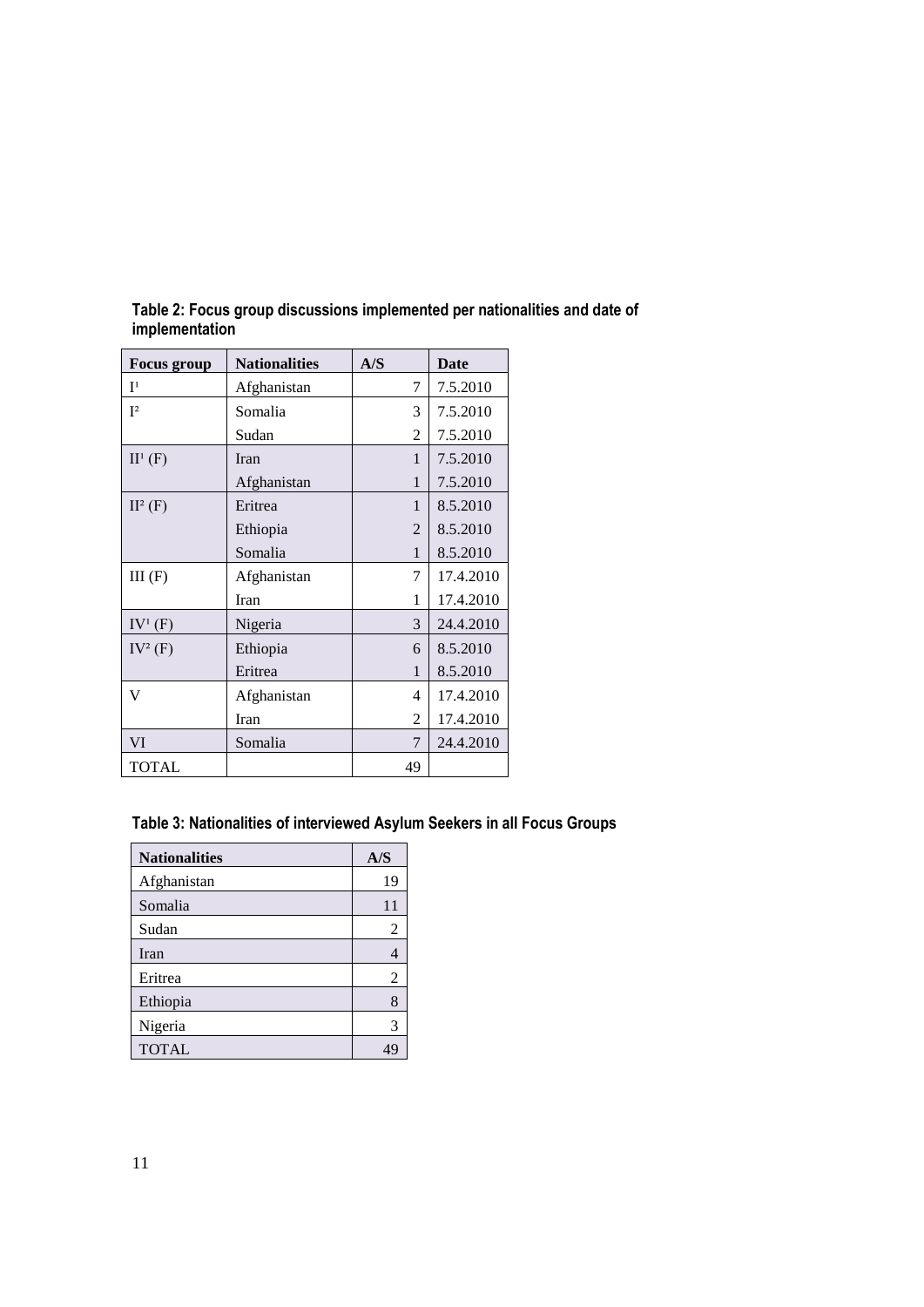#### **Table 4: Nationalities of interviewed newly arriving Asylum Seekers**

| <b>Nationalities - newly arriving</b> | A/S |
|---------------------------------------|-----|
| Afghanistan                           |     |
| Iran                                  |     |
| Somalia                               |     |
| Sudan                                 | 2   |
| Ethiopia                              | 2   |
| Eritrea                               |     |
| <b>TOTAL</b>                          |     |

#### **Table 5: Nationalities of interviewed Asylum Seekers with a first instance rejection of application**

| Nationalities - rejected | A/S |
|--------------------------|-----|
| Afghanistan              | 11  |
| Somalia                  |     |
| Iran                     |     |
| Eritrea                  |     |
| Ethiopia                 |     |
| Nigeria                  |     |
| <b>TOTAL</b>             | 3   |

#### **Table 6: Nationalities of interviewed Female Asylum Seekers**

| <b>Nationalities - Women</b> | A/S | newly arriving |
|------------------------------|-----|----------------|
| Afghanistan                  | 8   |                |
| Somalia                      |     |                |
| Iran                         | 2   |                |
| Eritrea                      | 2   |                |
| Ethiopia                     | ጸ   |                |
| Nigeria                      | ς   |                |
| TOTAL                        | 24  |                |

#### **Table 7: Nationalities of interviewed Male Asylum Seekers**

| <b>Nationalities - Men</b> | A/S | newly arriving |
|----------------------------|-----|----------------|
| Afghanistan                |     |                |
| Somalia                    | 10  |                |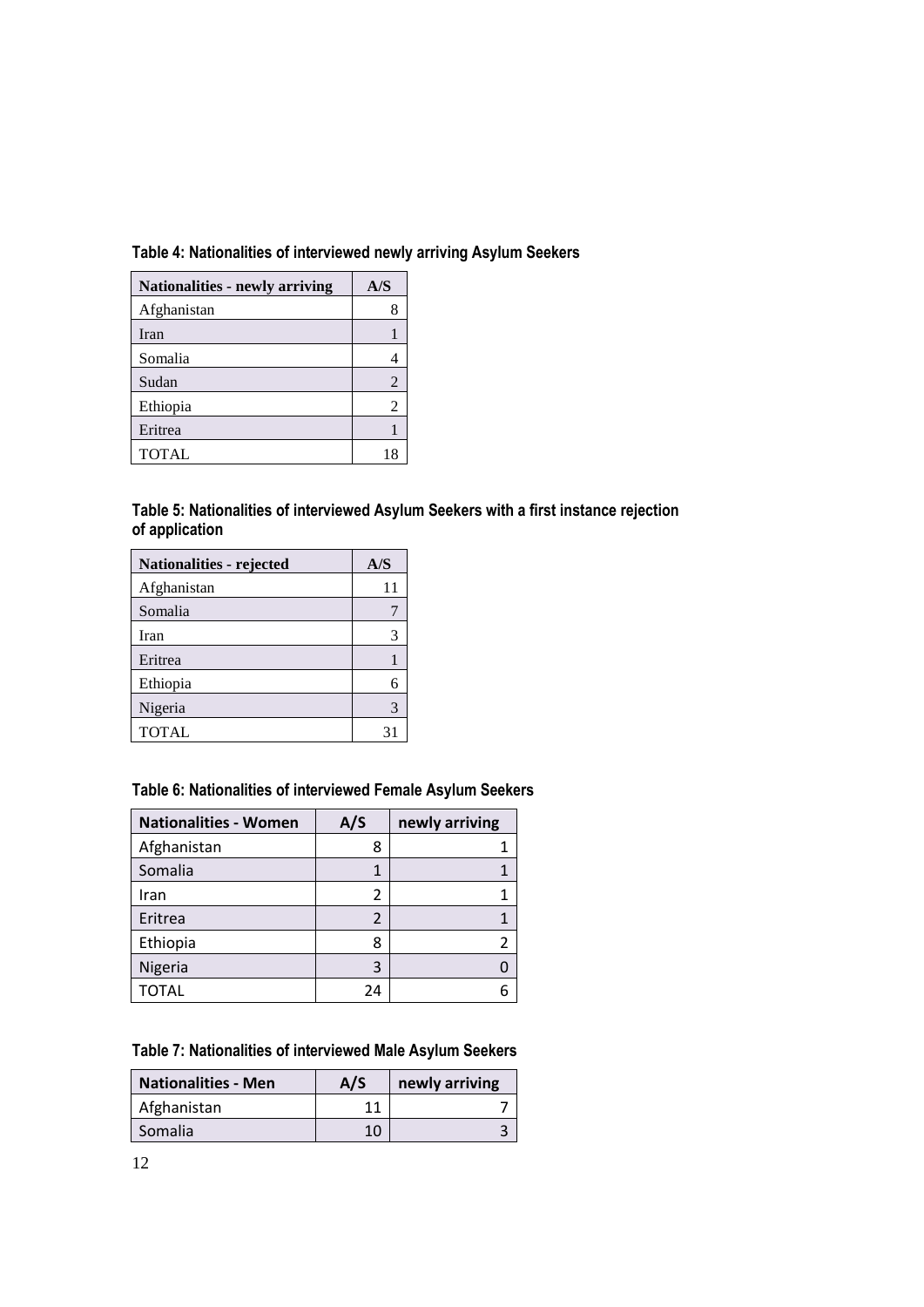| Sudan        | ∽        |        |
|--------------|----------|--------|
| Iran         |          |        |
| <b>TOTAL</b> | חר<br>دے | ∽<br>л |

## <span id="page-12-0"></span>2.2. Sampling process

The major constraint in building the sample for focus group discussions is an inherent problem of the asylum process in Greece. In particular, no more than 20 asylum applications are accepted for submission each week by the Greek Police authorities, therefore it proved hard to find and compose linguistically and/or ethnically homogeneous groups for discussion of a/s who had recently applied for an asylum application.

Moreover, most of the a/s who recently applied have not arrived recently in Greece but they just managed, usually after many problems and obstructions, to finally submit an asylum application.

Additionally, as explained above, the main focus of the research has been the a/s living independently in Athens. According to our prior existing information and in consultation with UNHCR-Greece the NGO Greek Council for Refugees (GCR) provide the most appropriate channel of contact with the a/s population. As the survey proved later, in almost all cases this has also only been the only organisation which provided any information to a/s during their adventure into the Greek asylum system. In many cases it is confused to be a UN agency or a government one.

Therefore, an agreement was reached between the RAXEN NFP and GCR, according to which GCR was subcontracted in order to use its lawyers and interpreters' team to identify, contact and invite a/s to focus groups at the location indicated by the NFP. It goes noted that the entire process was closely monitored by the head of research, RAXEN NFP Director, such contact and invitation was done after training of the GCR team and according to set standards in order to avoid confusions about the organisation conducting the survey and expectations of the participants.

GCR performed ideally its subcontracting tasks, despite its heavy financial problems, due to long delays of public funding, to be attributed to financial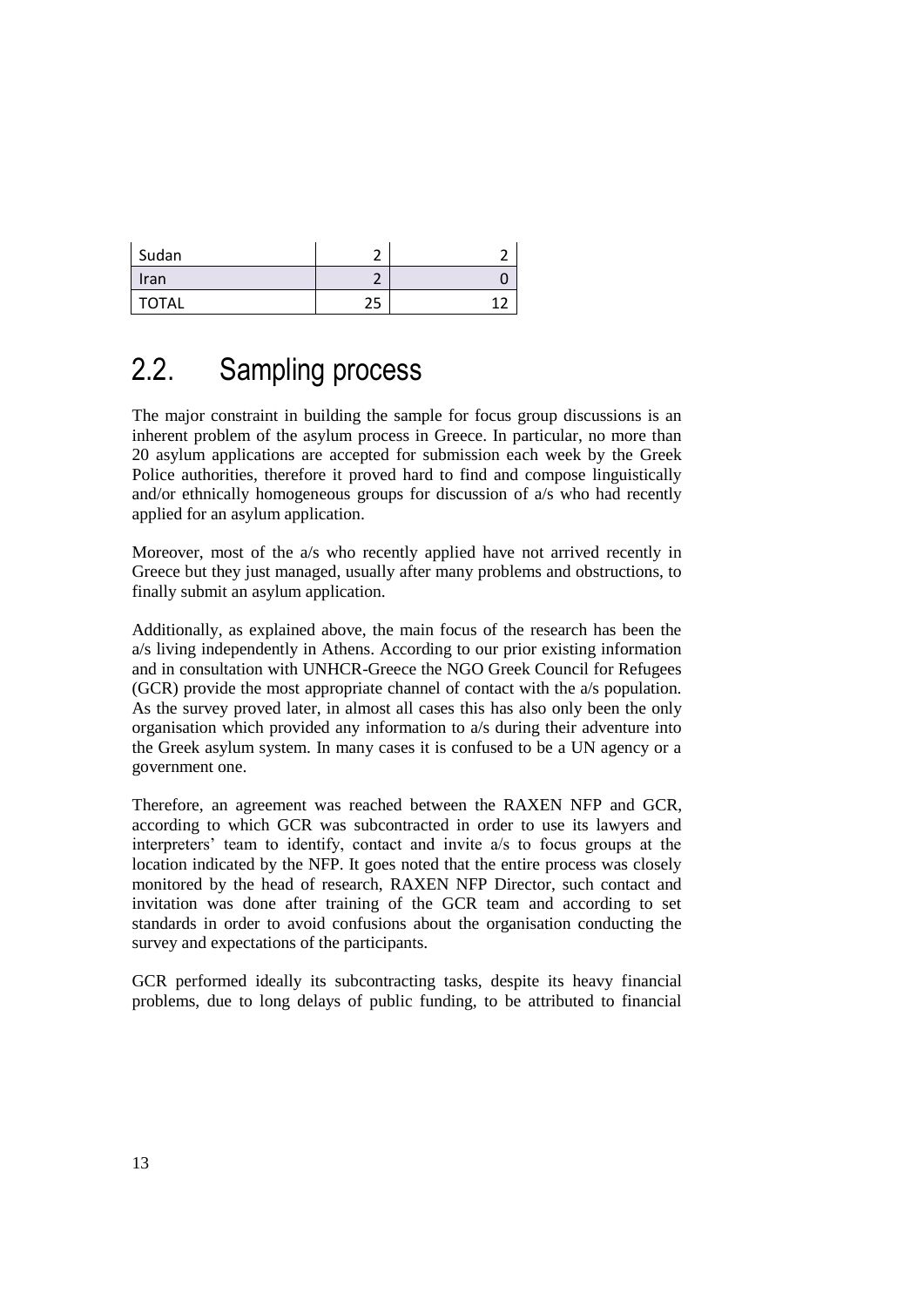management problems of the EU Refugee Fund by the Health Ministry administration<sup>2</sup>

There have been additionally contacts with the hosting reception centres run by NGOs Medecins Du Monde and Praxis, which are members of the RAXEN NFP Network. It has been however extremely difficult to compose linguistically and/or ethnically homogeneous groups for discussion, unless for a/s of whom the application had been rejected in the first instance (a focus group already implemented with a/s living independently for the reasons explained above).

### <span id="page-13-0"></span>2.3. Location and settings of focus group discussions

The first four focus group discussions were hosted in a culturally adequate neutral setting, a yoga studio (Athens Yoga), which had offered in the past free yoga classes to immigrants and refugees. A/s were invited to reach on their own the focus group venue, situated next to a central Athens metro station (Panormou), while the head of research and research team met with the participants in the open surface metro square, in order to guide them to the meeting venue some meters away. Additionally, a/s were offered after the focus group discussions four public transportation tickets each and they were invited to join a dinner with the research team at the area's taverns. In all cases, a/s visited the place for the first time. They sat on the floor, on zafu pillows, and were served tea, both of which increased the level of confidentiality. In one case Muslim asylum seekers one by one proceeded to the evening prayer in a private area of the yoga studio.

The remaining five focus group discussions were held in a meeting room of the most known NGO dealing with asylum issues, the Greek Council for Refugees (GCR), after hours on Friday and Saturday afternoon and evenings, and without the presence of any of its staff. This was deemed necessary for those ethnic groups that were hard to reach and did not compose a full-numbered focus group and even less they were able to find and reach a venue in the city under any indications or instructions. This was especially true for a/s who recently arrived and/or applied for an asylum status. It goes noted that most of all  $a/s$ irrespective of ethnic groups and status, were not acquainted with the Athens metro and were hardly familiar with bus public transportation, indicating therefore, a strong connection to the city centre as gravitational epicentre. Given that in this case (multiple focus groups discussions with small numbers of

-

<sup>2</sup> Pananou D., *Απέλασαν 6.000.000 € (6 mil.euros deported)*, Real news,p.42 (29.3.2010). 8 NGOs funded by the Fund have been paralysed in their a/s support actions being unpaid for large part of 2009 activities.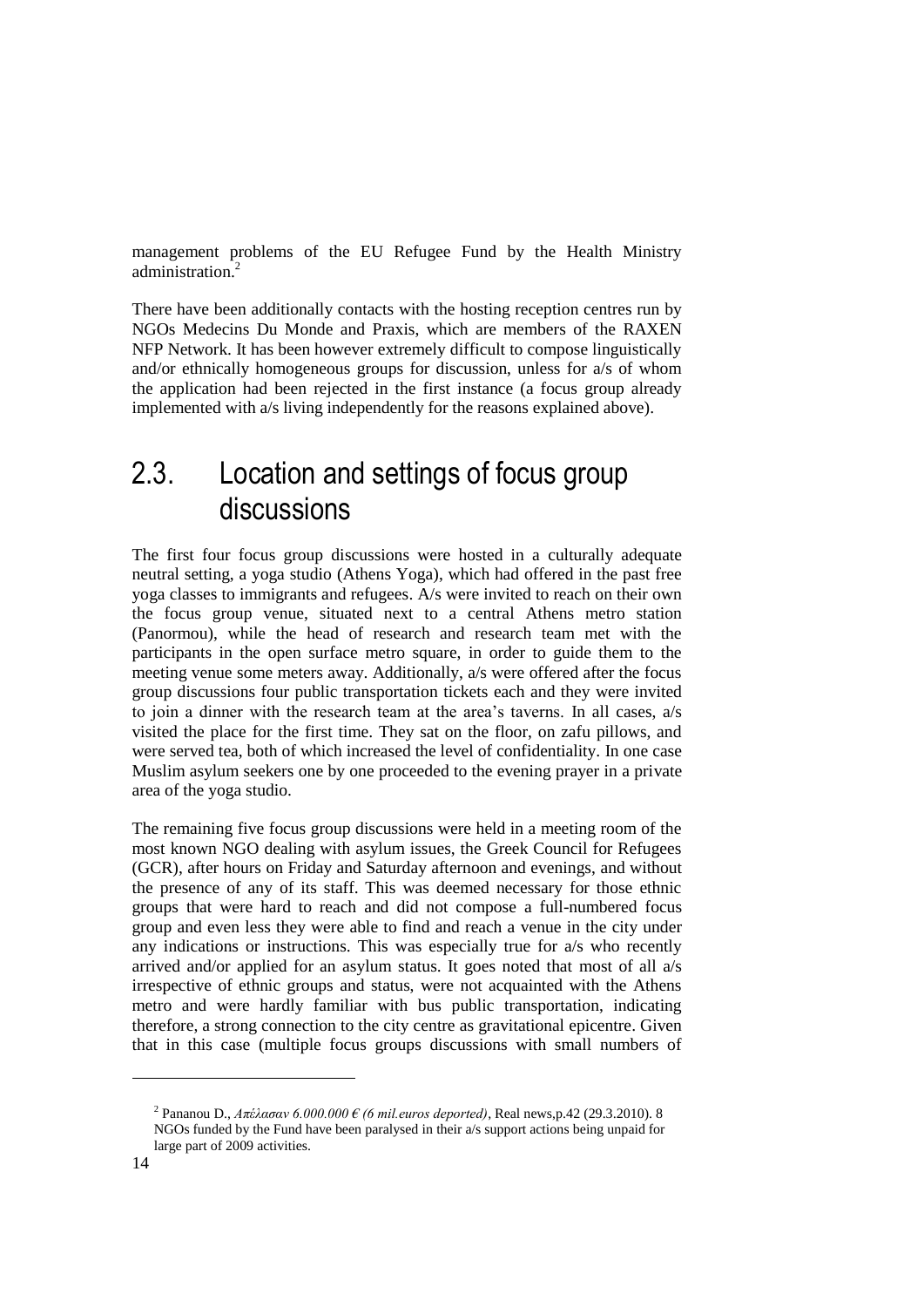participants and diverse ethnic composition) free joint dinner was not an option, a/s were informed that they would receive 15 public transportation tickets each. This solution provided easy access and motivation for these hard to reach groups, but came with a cost. In some individual cases false or high expectations were created by the fact that GCR is a point of reference for the majority of a/s and they had been invited there for an "interview".<sup>3</sup> During a focus group discussion held in GCR some Somali a/s (under Dublin procedure), came in and demanded to go back to Norway, thinking that the research team were members of a Norwegian agency.

### <span id="page-14-0"></span>2.4. Focus group implementation

The roles and tasks of different members of the research team were distinct and explained in detail to the participants prior to the discussion. Under the overall coordination of the head of research who provided the welcoming and introductory information on the survey, the moderator-interviewer explained the structure, the rules of the discussion and coordinated the focus group, in close cooperation with the note-taker and the interpreter.

The interpreter was a key figure in the focus group as intercultural mediator. The interpreters in most cases were or have been asylum-seekers. Therefore, they were familiar with asylum system and acted as intercultural mediators to the benefit of trust building and to a more in-depth focus group discussion.

### <span id="page-14-1"></span>2.5. Confidence building and consent

The level of confidence was high among all participants (a/s, moderator, interviewer, interpreter, note-taker). This was especially true during the first half set of focus group discussions held in a culturally adequate and neutral setting, Athens Yoga. Additionally, introductory information, explanation of purpose, method and context, and distinct research team roles, as well as granting of consent for taping discussions was performed smoothly according to set standards, assuring strict confidentiality and discretion, which made a/s relax. Only then, the moderator-interviewer proceeded to questions through the

-

<sup>&</sup>lt;sup>3</sup> This was especially problematic in view of the fact that almost none of the 49 interviewed a/s had a proper asylum application first instance interview by the authorities At the end of one session, one a/s asked the interviewer for a loan of 200 Euros. They also asked for extra transport tickets (it was said in advance that they would be given 15 transport tickets each). Another participant said that as he was being deported from Sweden, a Swedish policeman took 700 Euros out of his pocket; he then asked if we, Greeks, could "reimburse" half the amount. While at the end some understood the aim of our research asking us to incorporate their requests for improving the outcome of our study, others hoped for practical help (i.e. loan, additional tickets).